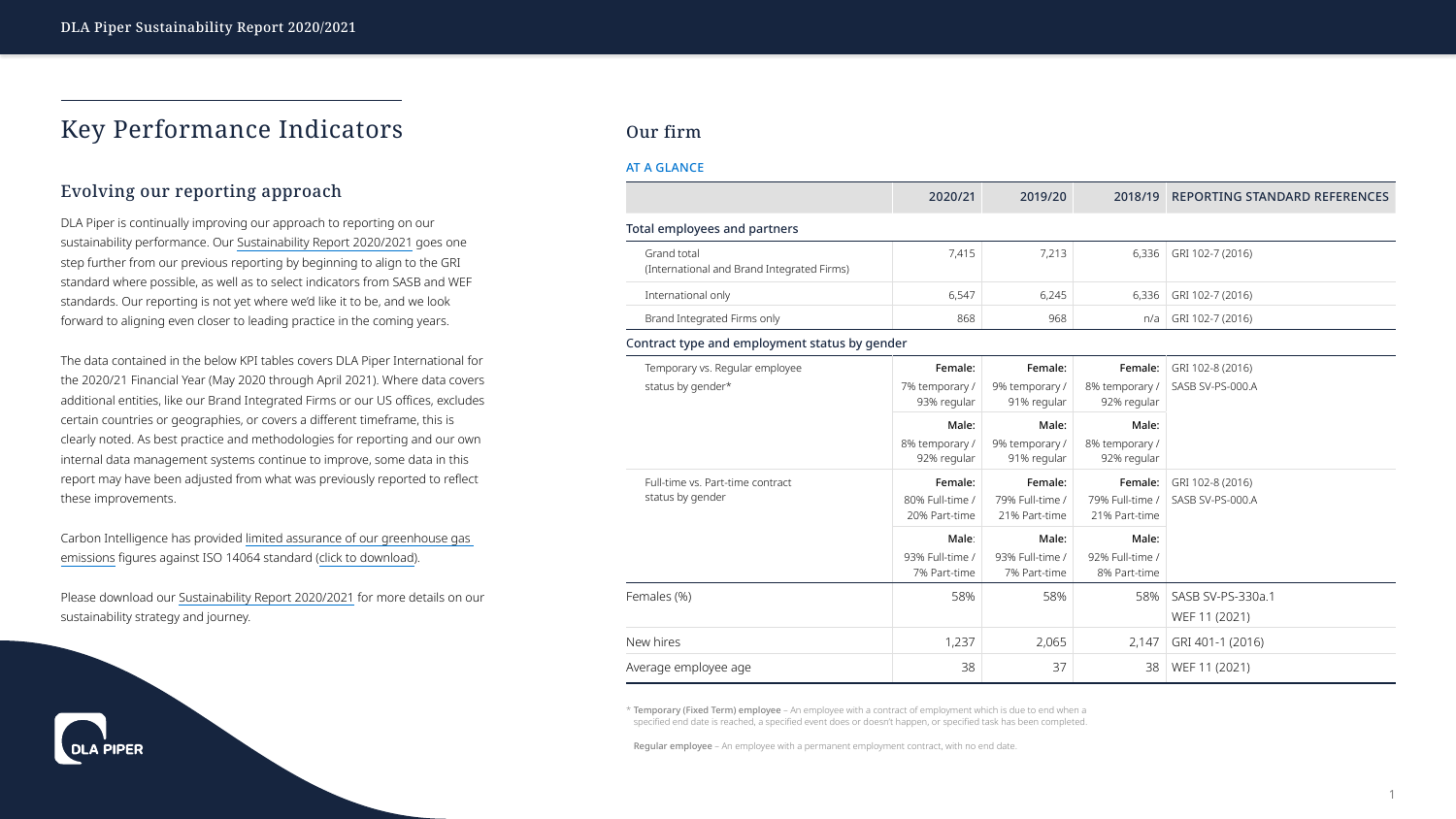### GOVERNANCE

|                                             | 2020/21       | 2019/20        | 2018/19        | <b>REPORTING STANDARD</b><br><b>REFERENCES</b> |
|---------------------------------------------|---------------|----------------|----------------|------------------------------------------------|
| <b>Number of nationalities</b><br>on board  | 8             | 8              | 8              | GRI 405-1 (2016)                               |
| Females on board                            | 3 of 12 (25%) | 4 of 13 (31%)  | 4 of 13 (31%)  | GRI 405-1 (2016)<br>SASB SV-PS-330a.1          |
| Number of nationalities<br>on the Executive | 4             | $\overline{4}$ | $\overline{4}$ | GRI 405-1 (2016)                               |
| Females on<br>the Executive                 | 3 of 10 (33%) | 3 of 10 (33%)  | 3 of 10 (33%)  | GRI 405-1 (2016)<br>SASB SV-PS-330a.1          |

### GENDER DIVERSITY

|                                                         | 2020/21 | 2019/20 | 2018/19 | <b>REPORTING STANDARD</b><br><b>REFERENCES</b> |
|---------------------------------------------------------|---------|---------|---------|------------------------------------------------|
| <b>Female partners (%)</b>                              | 21%     | 21%     | 20%     | SASB SV-PS-330a.1                              |
| Females in new partner<br>promotions (%)                | 24%     | 33%     | 26%     | <b>WEF</b>                                     |
| Female lawyers (%)                                      | 52%     | 51%     | 51%     | SASB SV-PS-330a.1<br><b>WEF</b>                |
| <b>Female trainees</b> (%)                              | 59%     | 56%     |         | 55%   SASB SV-PS-330a.1<br><b>WEF</b>          |
| Female paralegals (%)                                   | 67%     | 69%     | 67%     | SASB SV-PS-330a.1<br><b>WEF</b>                |
| <b>Female Business Services</b><br>professionals $(\%)$ | 62%     | 71%     |         | 71%   SASB SV-PS-330a.1<br><b>WEF</b>          |



(As of April 30 of each Financial Year)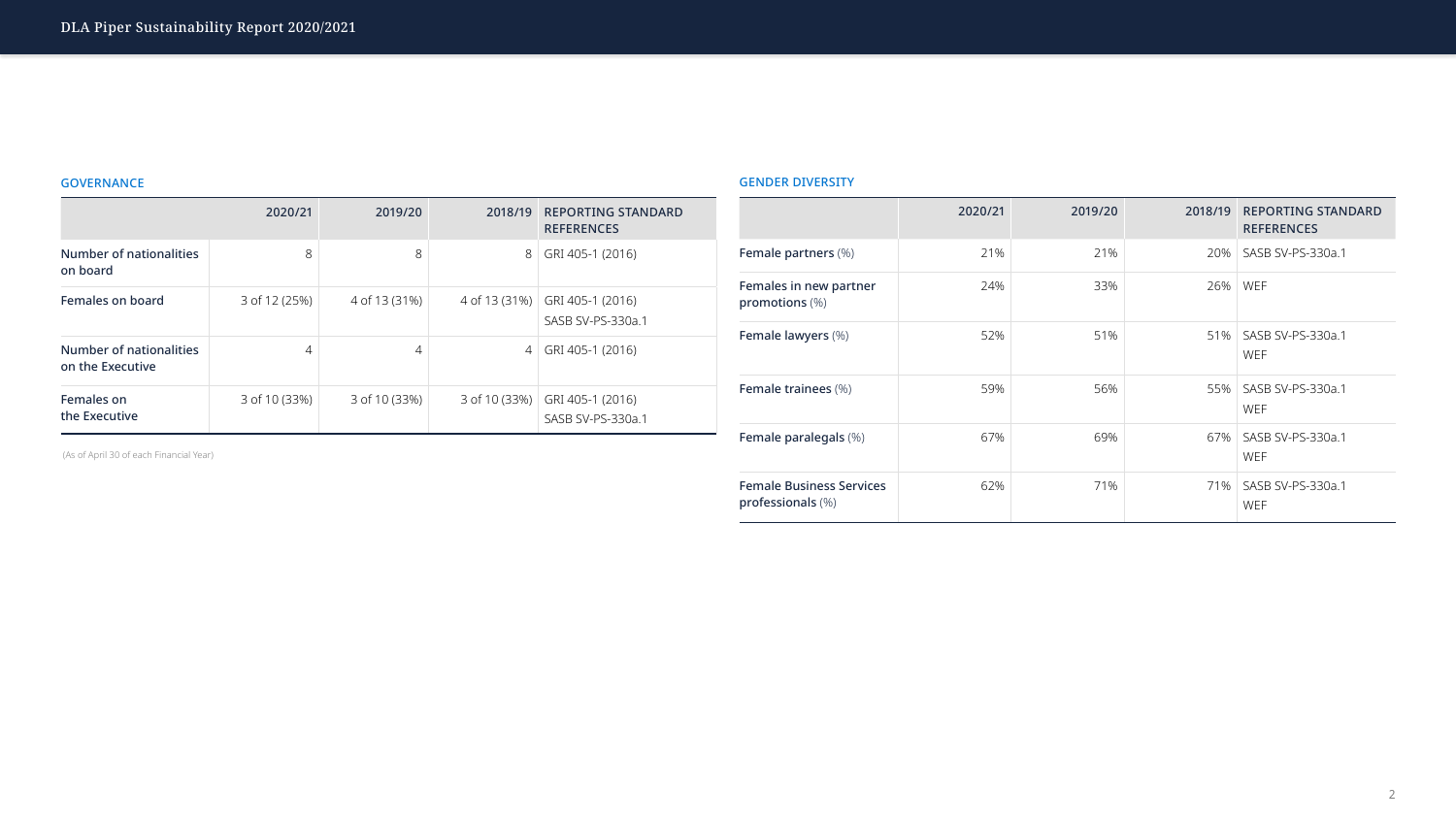## Occupational health & safety

## Engagement

\*\*Our Engagement Index (EI) is formed by five survey questions and was first introduced in 2019:

|                                                                                                 | 2020/21        | 2019/20                   | 2018/19 | <b>REPORTING STANDARD</b><br><b>REFERENCES</b> |                                                                                                                                 | 2020/21 | 2019/20 | <b>REPORTING STANDARD</b><br><b>REFERENCES</b> |  |  |
|-------------------------------------------------------------------------------------------------|----------------|---------------------------|---------|------------------------------------------------|---------------------------------------------------------------------------------------------------------------------------------|---------|---------|------------------------------------------------|--|--|
| Number and percentage workers covered<br>by an OHS management system that has                   | 2,267 / 35%    | 2,259 / 36%               |         | 2,125 / 34%   GRI 403-8 (2018)                 | Engagement Index (IE) score**                                                                                                   | 72%***  |         | SASB SV-PS-330a.3<br>68%                       |  |  |
| been certified by an external party*<br>Number of recordable<br>work-related injuries           |                | $\overline{2}$            |         | GRI 403-9 (2018)                               |                                                                                                                                 |         |         |                                                |  |  |
| Types of recordable work-related injuries                                                       | Slip and trip  | Slip and trip<br>Scalding | object  | Struck by an $\vert$ GRI 403-9 (2018)          | Sustainable procurement                                                                                                         |         |         |                                                |  |  |
| Rate of recordable work-related injuries<br>(per mil. hours worked)                             | 0.07           | 0.14                      | 0.07    | GRI 403-9 (2018)                               | 2020/21<br>2019/20<br><b>REPORTING STANDARD</b>                                                                                 |         |         |                                                |  |  |
| Number of hours worked (estimated                                                               | 15,058,100     | 14,363,500                |         | 14,572,800 GRI 403-9 (2018)                    |                                                                                                                                 |         |         | <b>REFERENCES</b>                              |  |  |
| based on 50 hours per week average)<br>Number of cases of recordable<br>work-related ill health | $\overline{0}$ |                           |         | 2 GRI 403-10 (2018)                            | % colleagues with procurement<br>responsibilities across all locations that have<br>received training on the Modern Slavery Act | 80%     | n/a     | Ecovadis                                       |  |  |

- 1. DLA Piper motivates me to do more than is required.
- 2. I feel motivated to do more than is required of me.
- 3. Given your choice, how long would you plan to continue working at DLA Piper?
- 4. I would recommend DLA Piper as a good place to work.
- 5. I feel proud to work at DLA Piper

\*\*\* Normally our EI score is generated in our October engagement survey annually. However, due to changes in our approach to surveys during the COVID-19 pandemic, the Engagement Index score for 2020/21 was generated from a survey conducted in April 2021.

\*Our management system is certified against ISO 45001:2018 standards by NQA. This certification currently covers our UK offices only but we plan international roll-out from 2022.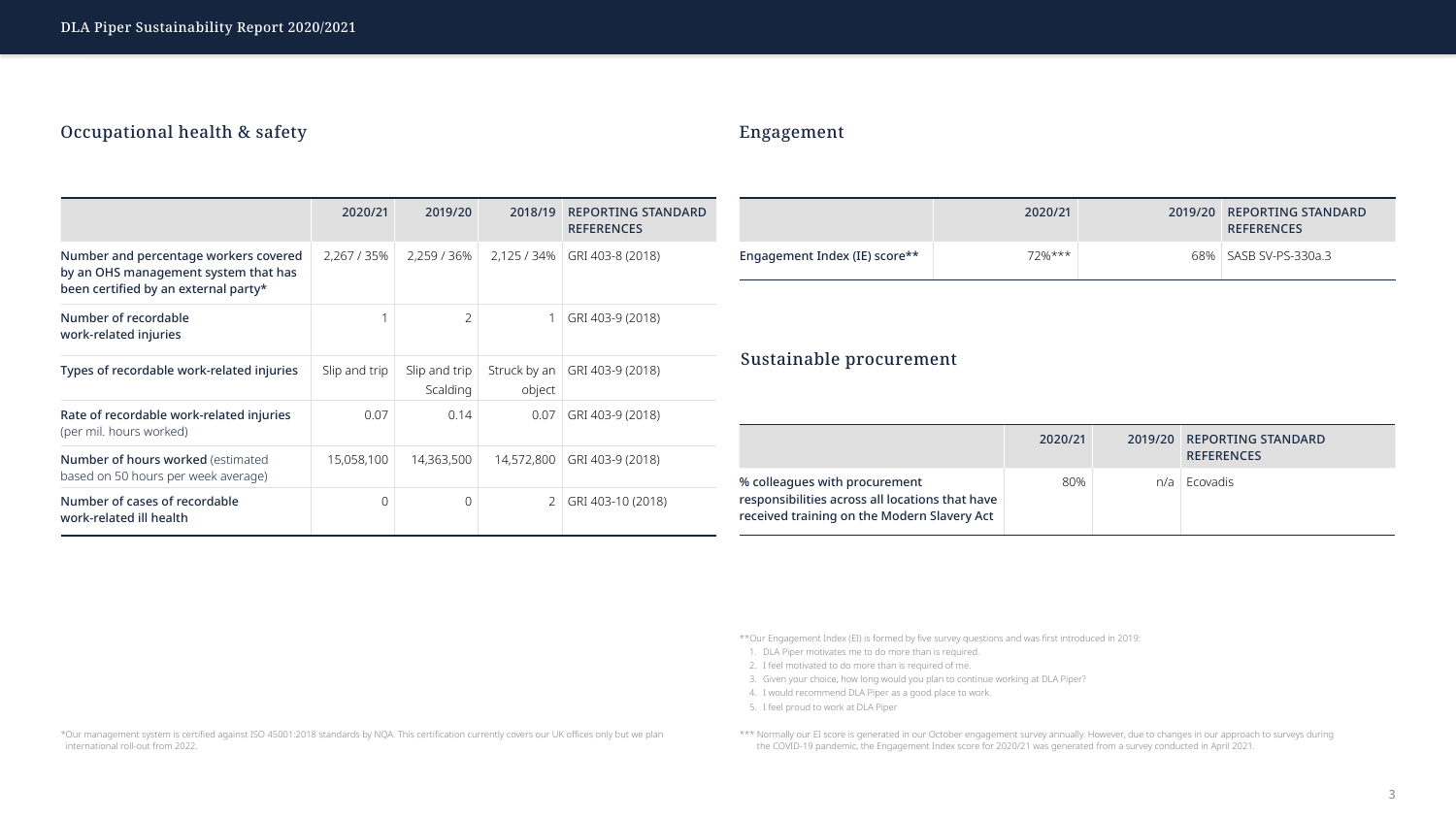## Society and community

\*Data is based on calendar, rather than financial year.

## Environment\*

Carbon emissions

\*Please note, environmental data below includes DLA Piper's Brand Integrated Firms.



|                                                                                    | 2020/21    | 2019/20    | <b>REPORTING STANDARD</b><br>2018/19<br><b>REFERENCES</b> |                                                                                                                                          | <b>% CHANGE FROM</b><br><b>BASELINE</b> |         | 2019/20<br>(BASELINE YEAR) | <b>REPORTING</b><br><b>STANDARD</b><br><b>REFERENCES</b> |
|------------------------------------------------------------------------------------|------------|------------|-----------------------------------------------------------|------------------------------------------------------------------------------------------------------------------------------------------|-----------------------------------------|---------|----------------------------|----------------------------------------------------------|
| Pro bono hours contributed<br>(including hours from our<br>US offices)             | 228,852*   | $206,336*$ | 201,800*<br>$ $ B4SI                                      | Total Scope 1, 2<br>(Location-Based) & 3                                                                                                 | $-29%$                                  | 91,260  | 128,201                    | GRI 305-5 (2016)<br>WEF 7 (2021)                         |
| Number of countries where<br>we had pro bono projects                              | 88         | 79         | $-$ B4SI                                                  | (tCO <sub>2</sub> e)<br>Total Scope 1, 2                                                                                                 | $-29%$                                  | 89,367  | 125,793                    | SBTi<br>GRI 305-5 (2016)                                 |
| Number of students<br>supported by Head Start<br>internationally                   | 86         | 58         | $32$ B4SI                                                 | (Market-Based) $\& 3$<br>(tCO <sub>2</sub> e)                                                                                            |                                         |         |                            | WEF 7 (2021)<br>SBTi                                     |
| Number of Fellows supported<br>through the Global<br><b>Scholarships Programme</b> | 59         | 59         | $53$ B4SI                                                 | <b>CARBON INTENSITY - TOTAL EMISSIONS PER EMPLOYEE &amp; PARTNER</b>                                                                     |                                         |         |                            |                                                          |
| <b>Total funds donated to social</b><br><b>causes</b> (corporate giving)<br>(GBP)  | 158,787*   | $125,261*$ | $125,261*$ B4SI                                           |                                                                                                                                          | <b>% CHANGE FROM</b><br><b>BASELINE</b> | 2020/21 | 2019/20<br>(BASELINE YEAR) | <b>REPORTING</b><br><b>STANDARD</b><br><b>REFERENCES</b> |
| Total funds raised by<br>employees and partners<br>(leveraged funds) (GBP)         | $117,561*$ | 109,830*   | 417, 681*   B4SI                                          | Carbon emissions per<br>employee – Total Scope<br><b>1 &amp; 2</b> (location-based) & 3<br><b>intensity</b> ( $tCO$ <sub>2</sub> e)      | $-31\%$                                 | 12.3    | 17.8                       | GRI 305-4 (2016)<br>WEF 7 (2021)                         |
|                                                                                    |            |            |                                                           | <b>Carbon emissions per</b><br>employee - Total Scope<br><b>1 &amp; 2</b> (market-based) & 3<br><b>intensity</b> ( $tCO$ <sub>2</sub> e) | $-31%$                                  | 12.1    |                            | 17.4 GRI 305-4 (2016)<br>WEF 7 (2021)                    |

## TOTAL CARBON EMISSIONS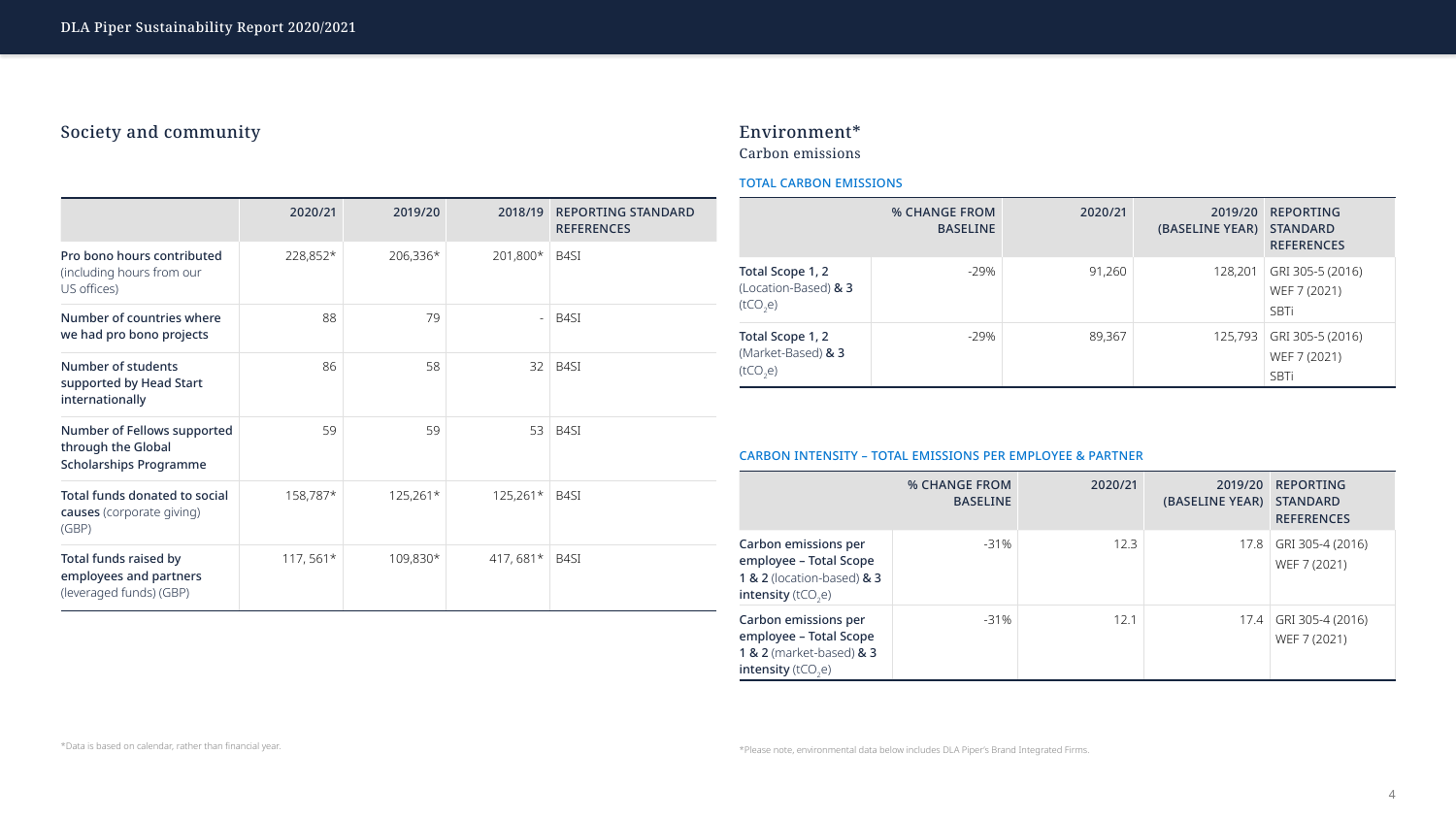### CARBON EMISSIONS BY SCOPE

|                                                                | <b>% CHANGE FROM</b><br><b>BASELINE</b> | 2020/21 | 2019/20 | <b>REPORTING STANDARD</b><br><b>REFERENCES</b>       |
|----------------------------------------------------------------|-----------------------------------------|---------|---------|------------------------------------------------------|
| <b>Total Scope 1 emissions</b><br>(tCO <sub>2</sub> e)         | $+11\%$                                 | 1,623   | 1,467   | GRI 305-1 (2016)<br>GRI 305-5 (2016)<br>WEF 7 (2021) |
| <b>Total Scope 2 emissions</b><br>(location-based) ( $tCO2e$ ) | $-24\%$                                 | 4,510   | 5,925   | GRI 305-2 (2016)<br>GRI 305-5 (2016)<br>WEF 7 (2021) |
| <b>Total Scope 2 emissions</b><br>(market-based) ( $tCO2e$ )   | $-26%$                                  | 2,617   | 3,517   | GRI 305-2 (2016)<br>GRI 305-5 (2016)<br>WEF 7 (2021) |
| <b>Total Scope 3 emissions</b><br>(tCO <sub>2</sub> e)         | $-30\%$                                 | 85,127  | 120,809 | GRI 305-3 (2016)<br>GRI 305-5 (2016)<br>WEF 7 (2021) |

|                                                                                                                       | <b>% CHANGE FROM</b><br><b>BASELINE</b> | 2020/21  | 2019/20 | <b>REPORTING STANDARD</b><br><b>REFERENCES</b> |
|-----------------------------------------------------------------------------------------------------------------------|-----------------------------------------|----------|---------|------------------------------------------------|
| Scope 3 break-down                                                                                                    |                                         |          |         |                                                |
| Scope 3 emissions from<br>procurement (purchased<br>goods and services, capital<br>goods, water) (tCO <sub>2</sub> e) | $-15%$                                  | 75,483   | 88,698  | WEF 7 (2021)                                   |
| Scope 3 emissions from<br>business travel (tCO <sub>2</sub> e)                                                        | -93%                                    | 1,870    | 25,622  | WEF 7 (2021)                                   |
| Scope 3 emissions from<br>employee commuting (tCO <sub>2</sub> e)                                                     | +36%                                    | $6,464*$ | 4,783   | WEF 7 (2021)                                   |
| Scope 3 emissions from fuel<br>and energy related activities<br>(FERA)(tCO <sub>2</sub> e)                            | $-23%$                                  | 878      | 1,142   | WEF 7 (2021)                                   |
| Scope 3 emissions from waste<br>generated in operations<br>(tCO <sub>2</sub> e)                                       | $-35%$                                  | 207      | 317     | WEF 7 (2021)                                   |
| Scope 3 emissions from<br>upstream transportation<br>& distribution ( $tCO2e$ )                                       | $-9\%$                                  | 226      | 247     | WEF 7 (2021)                                   |

\*In FY 20/21 emissions from employee commuting also include emissions from homeworking. These emissions were not included in FY 19/20.